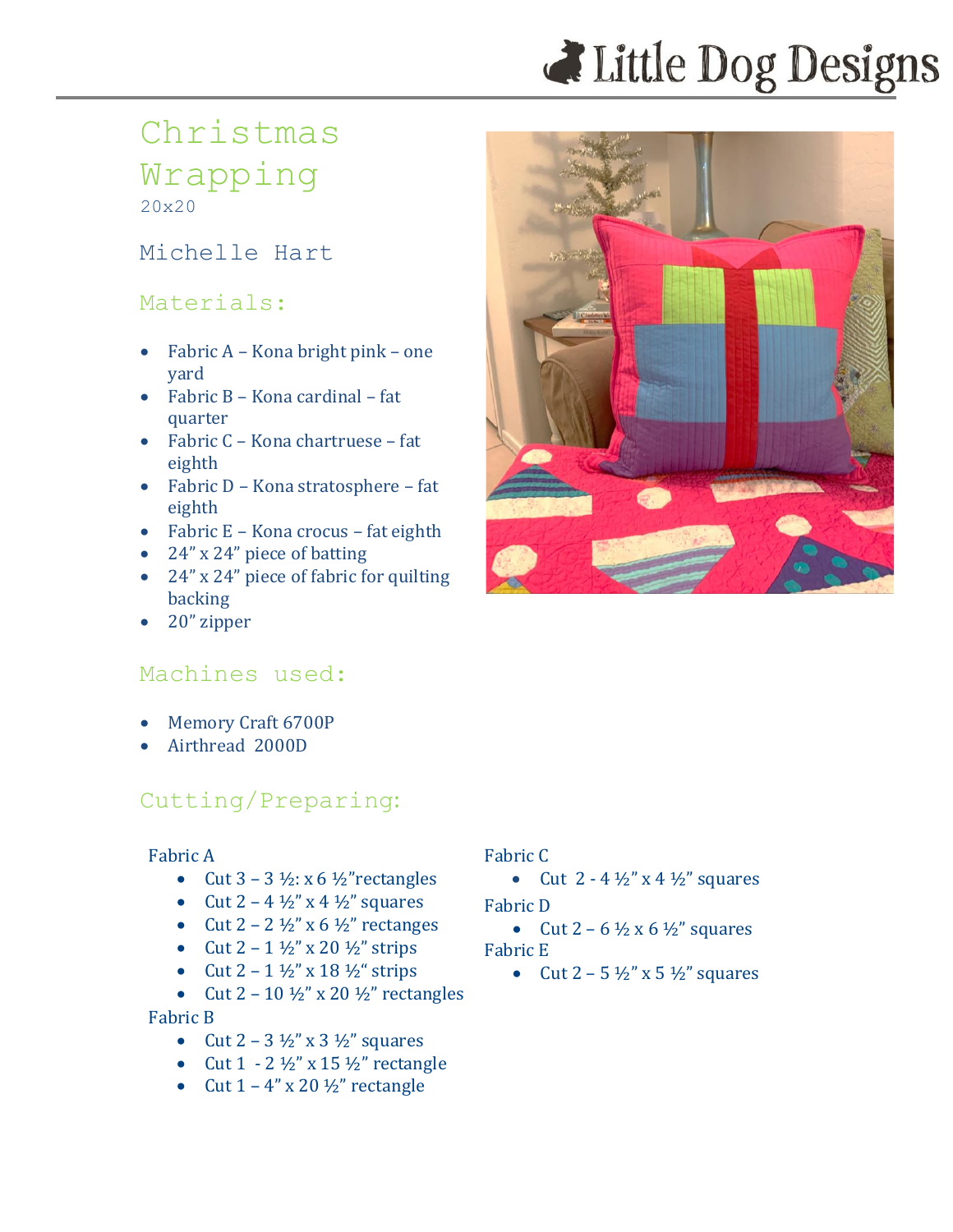## *<del></del>* Little Dog Designs

#### Piecing: Sew with a ¼" seam allowance.

• Create the flying geese unit by drawing a diagonal line down each of the fabric B 3  $\frac{1}{2}$ " x 3  $\frac{1}{2}$ " squares. Place one square onto one of the fabric A 3  $\frac{1}{2}$ " x 6  $\frac{1}{2}$ " rectangles. Stitch along the marked line. Press and trim away excess leaving a ¼" seam allowance.



• Place the other fabric B squares onto the flying geese unit and stitch along the marked line. Press and trim away exess leaving a ¼" seam allowance.





• Sew a 3  $\frac{1}{2}$ " x 6  $\frac{1}{2}$ " rectangle to either side of the flying geese unit.



• Sew the remaining pieces as shown in the diagram. Press to the dark side.

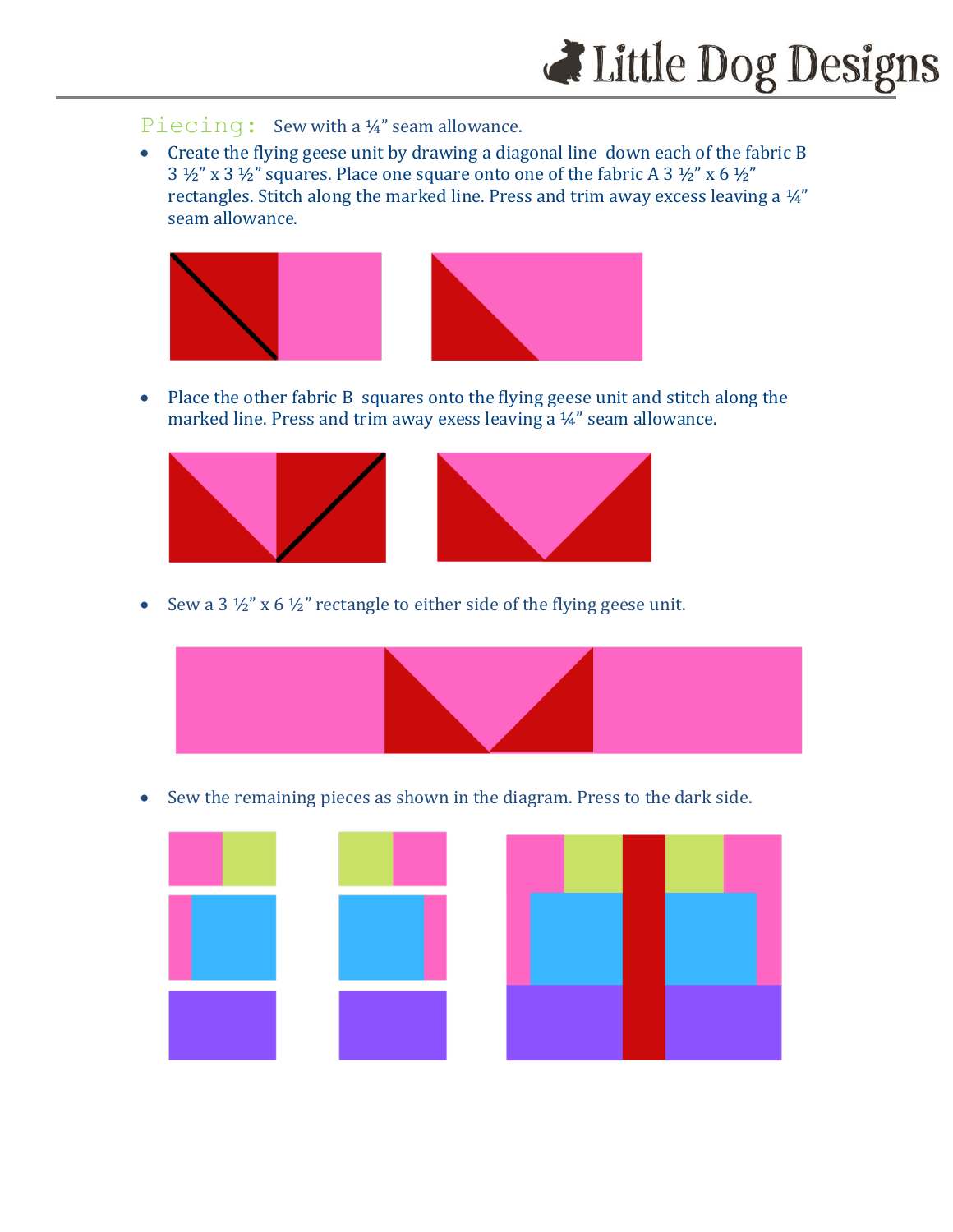# Little Dog Designs



• Add the borders by sewing the sides  $(1 \frac{1}{2} x^2 \times 18 \frac{1}{2} x^3 \times x^4)$  and then the top  $(1 \frac{1}{2} x 20 \frac{1}{2} x \text{ strip}).$ 





### Quilting:

- Create a quilt sandwich by layering the quilt backing, batting and pillow top and baste.
- Quilt as desired and trim to 20  $\frac{1}{2}$ " x 20  $\frac{1}{2}$ ".

## Making the pillow:

• Fold  $4''$  x 20  $\frac{1}{2}$ " strip in half lengthwise and press. Pin or glue to the right side of one 10 ½" x 20 ½" rectangle. I use a washable glue stick and heat set it to speed the drying process. Any residue will wash out and it won't make your needle gummy.